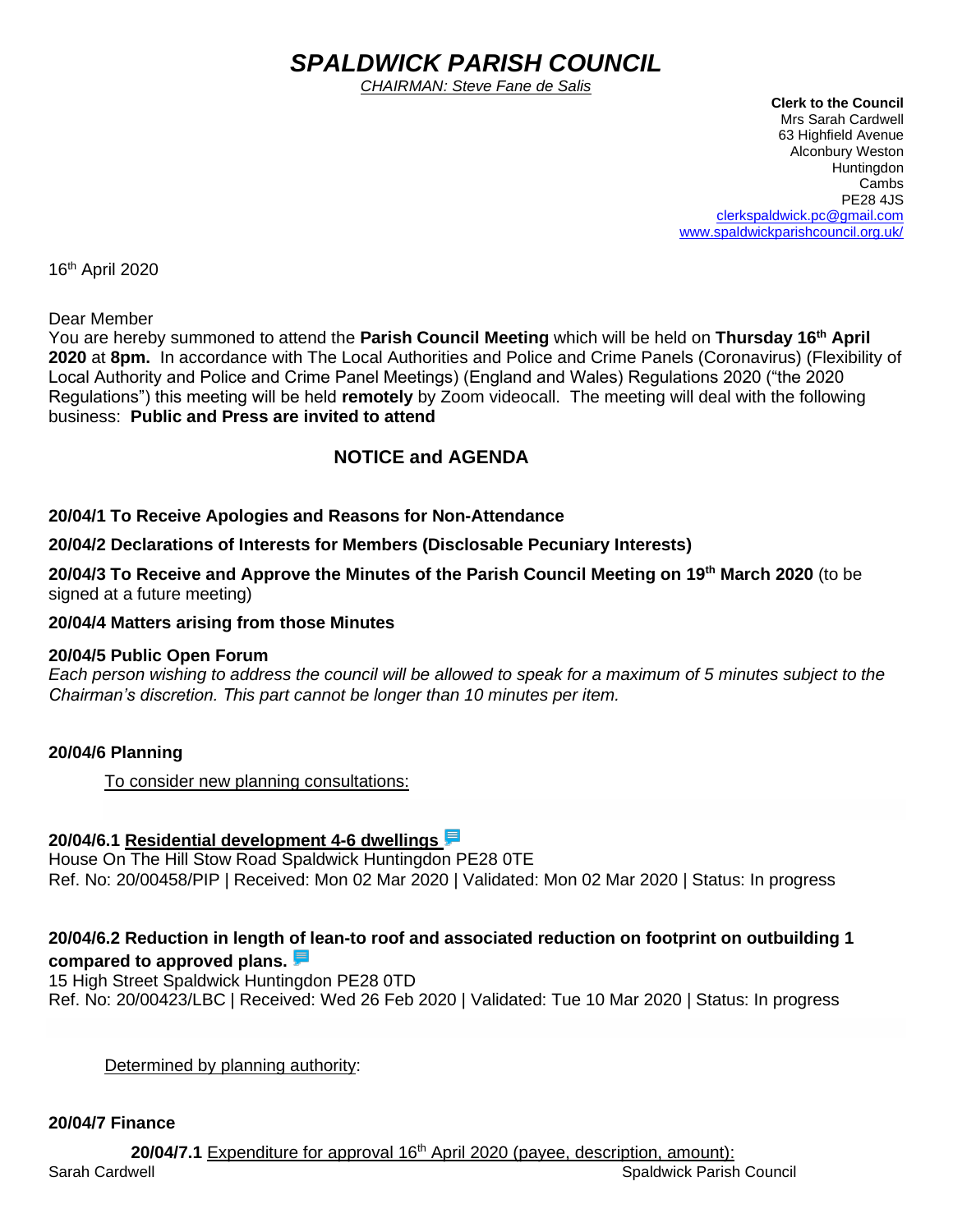\* Invoice SPC-0320 from Y.Karl for Cleaning services Spaldwick Village community

room- March 2019. Total: £30.00

\* Clerk's wages: £288.24 total (S Cardwell: £230.64, HMRC: £57.60)

**20/04/7.2** To consider 3 quotations for painting the play park following inspection by Wicksteed. Communication has been received from a resident who expresses concern about the colours to be used (item **20/04/9.3**).

 **20/04/7.3** To consider purchase of a noticeboard for the community room- Clerk to provide update

**20/04/7.4** To consider purchase of a sign for the Community Room- Clerk to provide update

#### **20/04/8 Assets – Provision/Maintenance**

**20/04/8.1** Monthly Ferriman Road Play Area's Inspection **20/04/8.2** A resident has requested that the Council carefully consider the colour choices for repainting of the playpark, as well as an additional gate.

#### **20/04/9 Highways, footpaths, byways, gritting bin, trees, etc.**

- **20/04/9.1** Local Highway Improvement 2021/22 Update
- **20/04/9.2** A resident has expressed concern about the waste bags in Fuller Close
- **20/04/9.3** A resident has raised the issue of motorcyclists using byways during winter months, the signage does not prevent this use; but CCC have indicated that the signs are incorrect and should be changed- update from Cllr S Fane de Salis on initial response received.
- **20/04/9.4** A resident has raised concerns about the location of the Bus Stop on High Street, Parked vehicles cause a problem at this location. A suggestion is to add an additional stop on Stow Road. Update Cllr R Johnson (deferred from previous meeting).
- **20/04/9.5** Update regarding dog poo bag dispensers from Cllr S Jackson-Rimmer.

#### **20/04/10 Community Room**

- **20/04/10.1** Community room currently closed and all bookings cancelled until further notice. No cleaning being carried out currently.
- **20/04/10.2** PAT Testing update from Cllr Pope (deferred from previous meeting).
- **20/04/10.3** Update from Cllr Pope regarding timers for radiators in the Community room.

# **20/04/11 Covid 19 Community Update**

- **20/04/11.1** The Local Authorities and Police and Crime Panels (Coronavirus) (Flexibility of Local Authority and Police and Crime Panel Meetings) (England and Wales) Regulations 2020 which came into force on 4 April means Council meetings can take place remotely until  $7<sup>th</sup>$  May 2021. The Regulations further modify existing legislative provisions to remove the requirement for local authorities to hold annual meetings
- **20/04/11.2** Daily updates during the week from Cambridgeshire County and Peterborough City Councils- Clerk adding these to the website